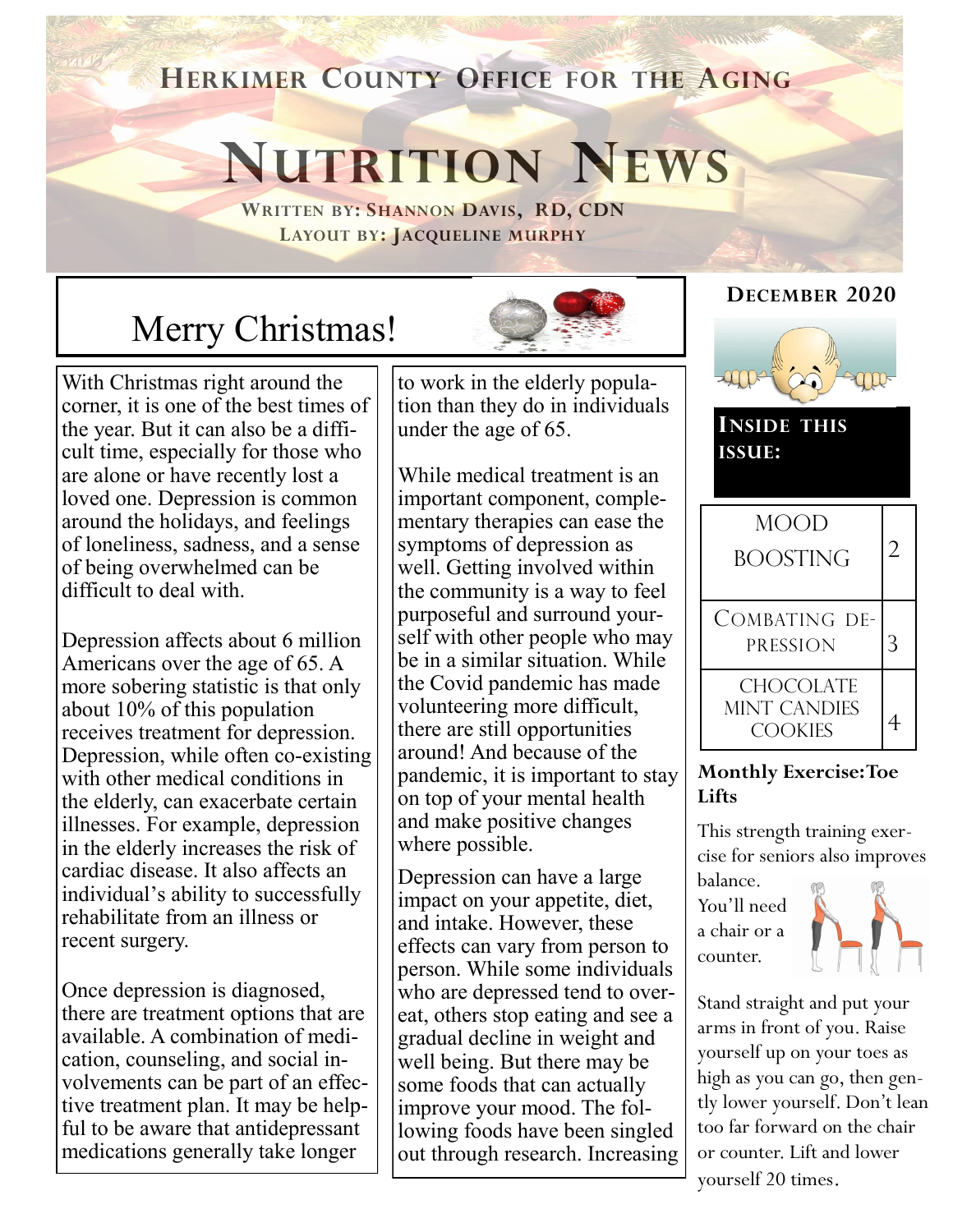your intake of these foods may give your mood a boost through the long, cold winter.

- Chocolate: eating dark chocolate every day (1.4 ounces) for two weeks reduced stress hormones including cortisol in people who were highly stressed. Researchers believe this is due to the antioxidants that are found in dark chocolate.
- Carbs: even though carbohydrates are sometimes blamed for packing on the pounds, people who followed a very low carb diet (only 20-40 grams daily) experienced more depression, anxiety, and anger than those who ate a diet moderate in carbohydrates. Researchers speculate that carbs promote the production of serotonin.
- Fruits and Vegetables: individuals who ate a diet rich in fruits and vegetables report fewer feelings of depression than those whose diet was made up of a large amount of desserts, fried foods, processed foods, refined grains, and high fat dairy products. The antioxidants present in fruits and vegetables, along with folate, can also reduce your feelings of depression.
- Fish: eating oily, fatty fish, which are high in omega-3's can positively affect your mood. Omega-3's alter the production of brain chemicals associated with mood, such as dopamine and serotonin.
- Saffron: saffron is a spice that is also sold in caplet form. It is unclear why saffron boosts your mood, but a recent study showed that individuals who had a saffron capsule daily (as opposed to those who had a placebo) reported fewer feelings of depression and discontent.
- Coconut: if you're under stress, the scent of coconut may blunt your natural "fight

or flight" response. This may not be unique to coconut however. Researchers propose that inhaling any pleasant scent enhances your alertness and soothes your response to stress.

 Tea: drinking tea daily may promote a feeling of alertness and overall well being. Researchers believe that theanine (an amino acid found in tea) in combination with caffeine may improve focus and attention. This may, in turn, promote a satisfied feeling, which leads to an overall feeling of well being.

Don't forget to enrich your diet with foods high in Vitamin B12, folic acid, selenium, and Vitamin D. All of these nutrients are thought to play a role in keeping you mentally healthy.

While these foods may boost your mood, don't underestimate the effect that other foods can have on adversely impacting your mood. Reduce your intake of saturated fats, alcohol, highly processed foods, and high fat foods to keep your mood stable.

You may also have success in combating your depressive feelings through behavioral changes. Here are a few tips:

1. Get in a routine: establishing a general daily routine can help you get more structure into your life.

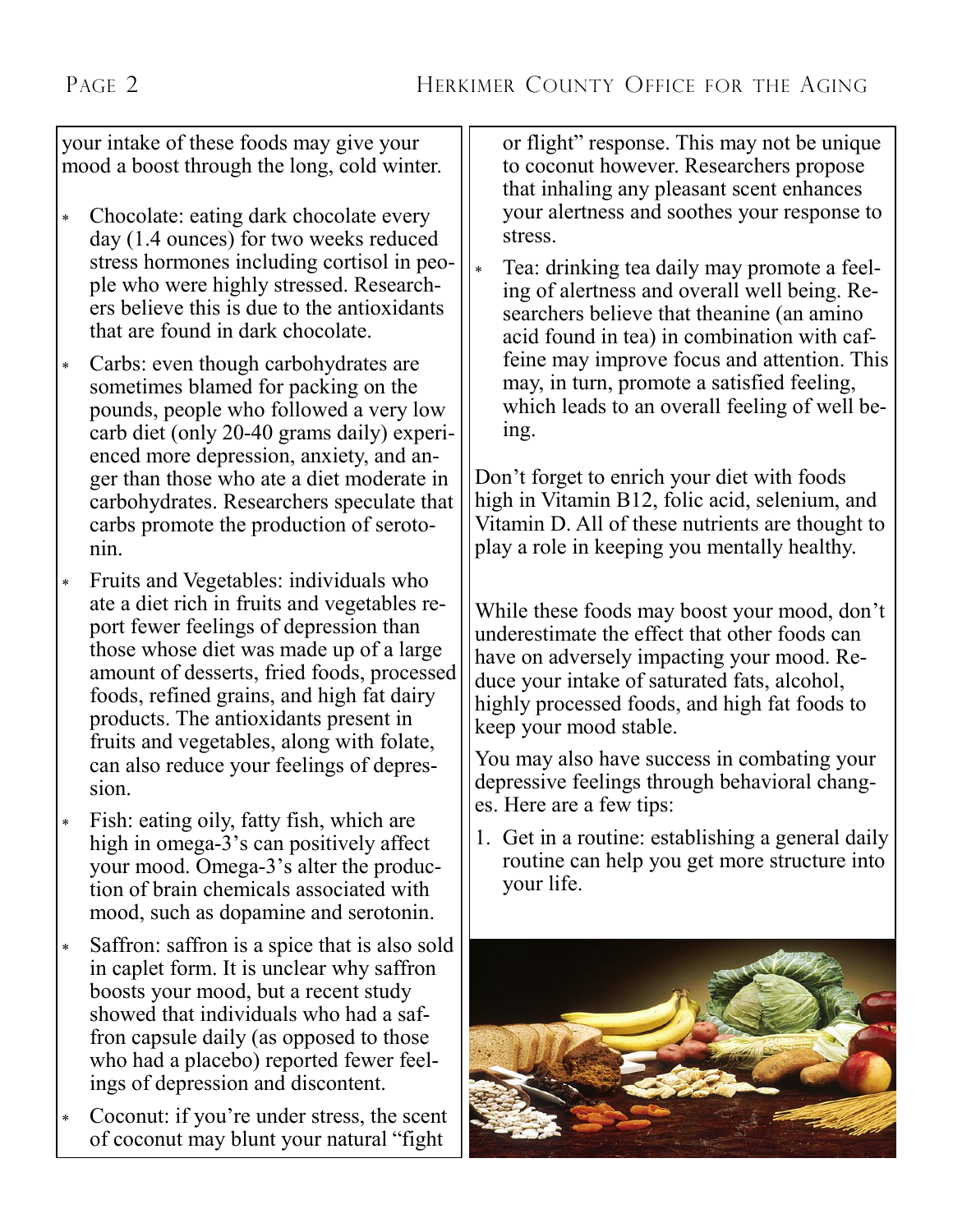PAGE 3

- 2. Set goals: setting small goals, and then achieving them, can help alleviate the feeling of helplessness that often accompanies depression.
- 3. Exercise: it temporarily boosts endorphins and may also have long term benefits.
- 4. Eat healthy: if depression tends to make you overeat, gaining some control over your intake may help you feel better.
- 5. Get enough sleep: simply put, getting too little sleep can make depression worse. Try not to nap. Try to go to bed and get up at the same time each day.
- 6. Take on responsibilities: staying involved and having daily responsibilities can be a good natural treatment of depression.
- 7. Check with your doctor before starting supplements: while fish oil and folic acid may improve depression, more definitive studies must be conducted.
- 8. Try something new: challenging ourselves can also raise the level of "feel good" blood chemicals.
- 9. Try to have fun: make sure you have time for things that you enjoy.

Individuals who suffer from chronic health conditions are at high risk for becoming depressed. But those who care for the chronically ill are also at an increased risk for depression. For example, dementia takes a toll on loved ones that are left to do the day to day tasks, in addition to the added jobs involved when caring for someone. These tasks include shopping for food, cooking and preparing meals, cleaning the house, paying the bills, giving medicine, helping the sick individual toilet, bathe, and dress, helping to feed the patient, and providing company as well as emotional support. It is easy to see why caregivers may require some care and assistance of their own,.

There are ways to combat the risk of depression when caring for a sick loved one. Making sure you have time carved out for yourself is important. Have a little bit of time set aside every day, if possible, to do something that you enjoy. Take a relaxing walk, bake a special treat, or just make a phone call to a friend to chat.

Keep in mind that there is assistance out there for caregivers as well. You can start by contacting the Office for the Aging to steer you in the right direction. Respite care, adult day care, home health care, and transportation can all help ease the difficulties of caring for a loved one.

Time is at a premium when caring for someone, but picking up a hobby can also be beneficial. Reading a new book, trying a new recipe out, or taking up a craft are all ideas for a relaxing distraction. If you enjoy cooking and baking, the next page may provide some inspiration!



#### **Chocolate Mint Candies Cookies**

3/4 cup butter 1 1/2 cups brown sugar 2 tbs water 2 cups semisweet chocolate chips 2 large eggs